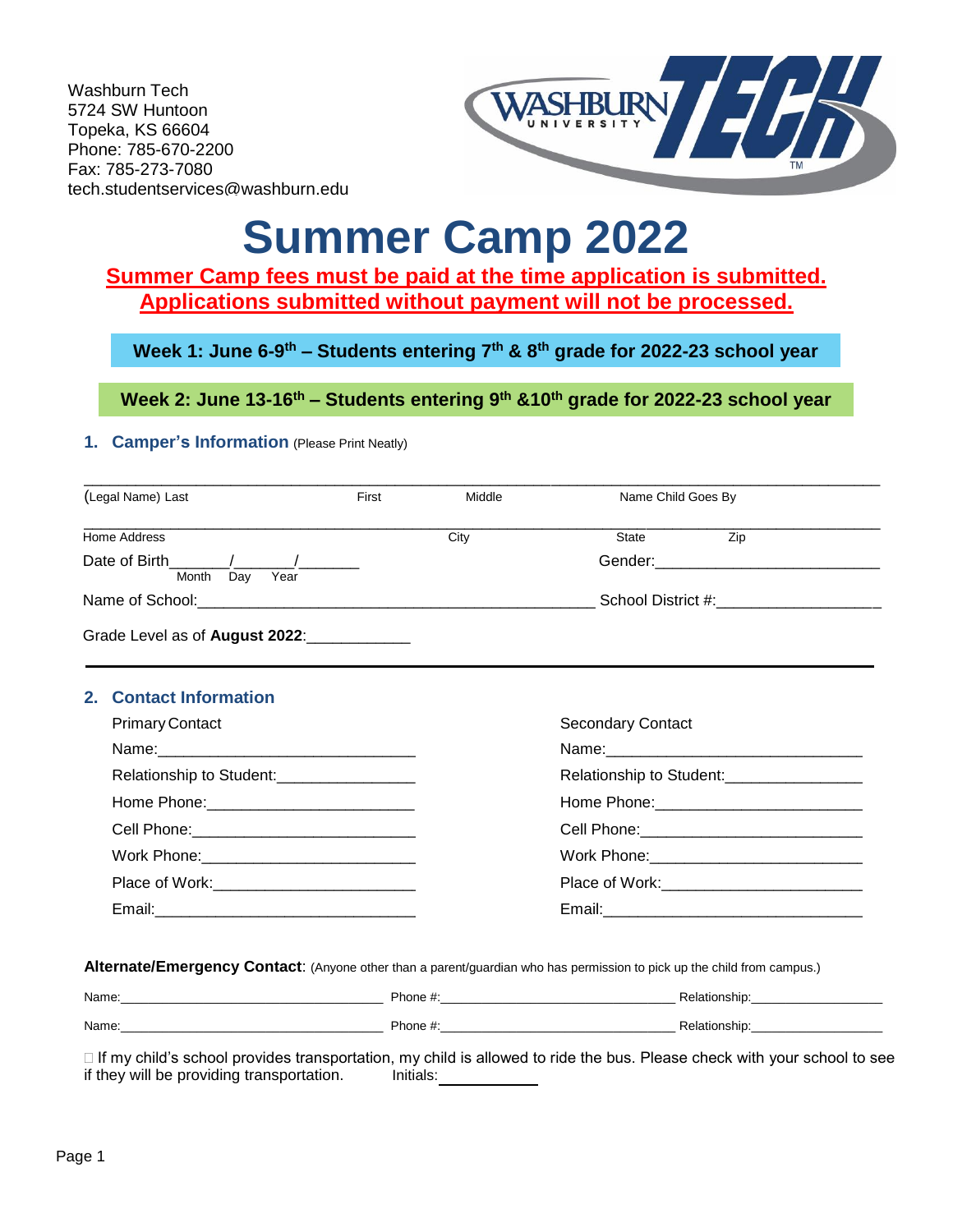## **3. Voluntary Medical Information**

A child must know how to self-administer any medication he/she requires while under our supervision. Please see the attached Consent for Self-Administration of Medication form. This form must be completed by the parent/guardian and submitted with the application. (Please check all that apply)

| $\Box$ Asthma                 | □ Diabetes | □ Seizure Disorder | □ Special Diet | □ Insect Sting Allergy |
|-------------------------------|------------|--------------------|----------------|------------------------|
| $\Box$ Other (Please explain) |            |                    |                |                        |

Describe any food allergies or intolerance your child has:

Any additional information you would like to share:\_\_\_\_\_\_\_\_\_\_\_\_\_\_\_\_\_\_\_\_\_\_\_\_\_\_\_\_\_\_\_\_\_\_\_\_\_\_\_\_\_\_\_\_\_\_\_\_\_\_\_\_\_\_\_\_

In the event of serious injury or illness resulting in a student's inability to call parents/guardians, family doctor or ambulance, Washburn Tech staff will make every effort to do so. If a doctor or ambulance is called under these circumstances, it will be at the expense of the student's parent or guardian.

 $\Box$ 

My hospital of preference is:

#### **Washburn Institute of Technology Hold Harmless Agreement**

I hereby register my child to participate in the summer camp program to be held at Washburn Institute of Technology. I hereby release the school, officers, employees and agents from any and all liability for all injuries or damages suffered while participating, preparing to participate or otherwise engaged in activities connected with this program. The undersigned agrees to assume all risks, and recognizes that, despite the exercise of reasonable safety precautions by Washburn Institute of Technology, injury is possible. If an emergency arises, I authorize emergency treatment.

\_\_\_\_\_\_\_\_\_\_\_\_\_\_\_\_\_\_\_\_\_\_\_\_\_\_\_\_\_\_\_\_\_\_\_\_\_\_\_ \_\_\_\_\_\_\_\_\_\_\_\_\_\_\_\_\_\_ Signature of Parent/Guardian/Responsible Party **Date Date** Date

Washburn University [prohibits discrimination](https://www.washburn.edu/statements-disclosures/equal-opportunity/how-to-file-a-complaint.html) on the basis of race, color, religion, age, national origin, ancestry, disability, sex, sexual orientation, gender identity, genetic information, veteran status, or marital or parental status. The following person has been designated to handle inquiries regarding the non-discrimination policies: Michelle White-Godinet, Equal Opportunity Director/Title IX Coordinator, Washburn University, 1700 SW College Ave, Topeka, Kansas 66621, 785.670.1509, [eodirector@washburn.edu.](mailto:eodirector@washburn.edu)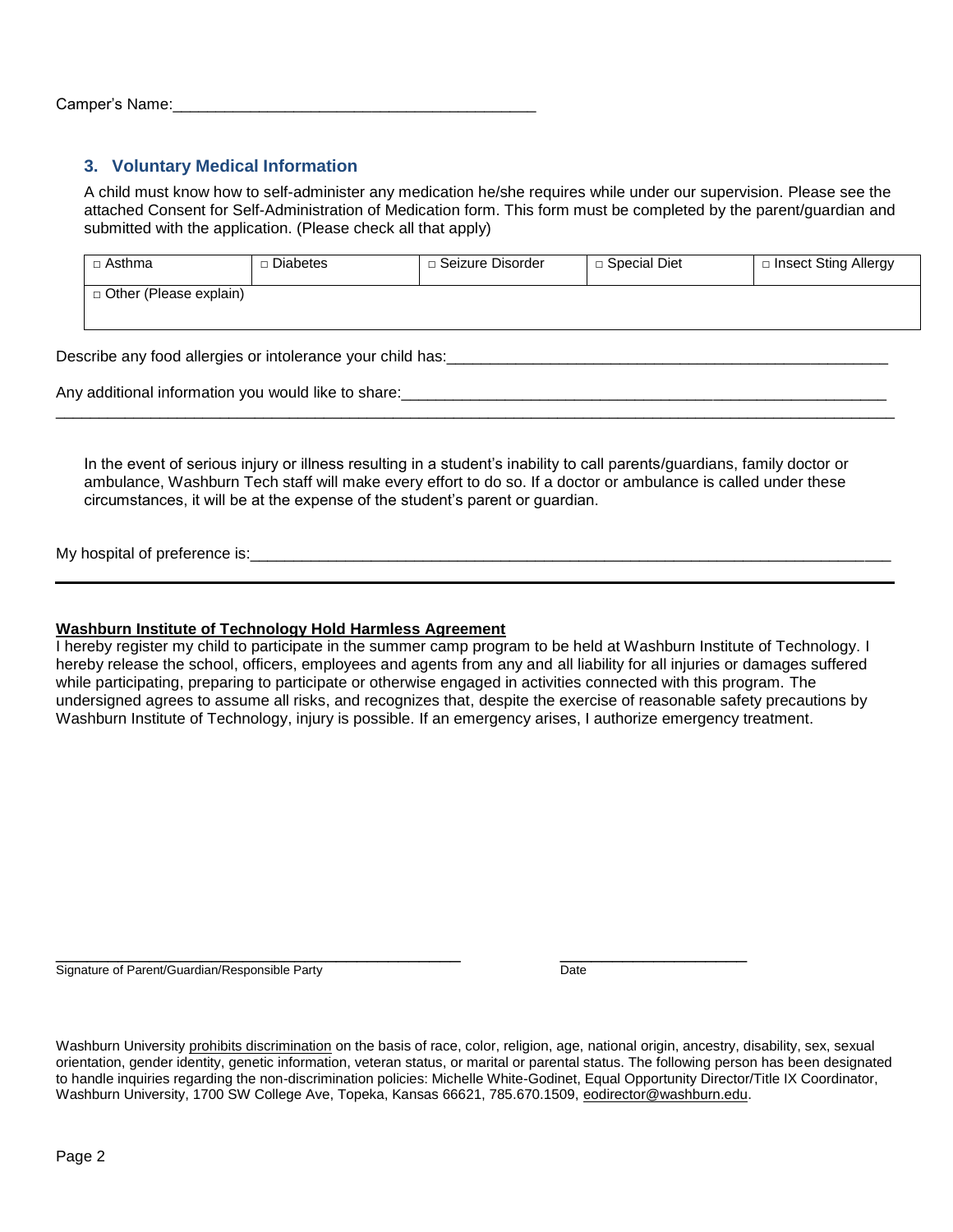# **Summer Camp Program Descriptions**

**Auto Collision & Repair:** How is a car repaired after it is in an accident? Let's find out! In this Intro to Collision Repair and Refinishing, you will be taping and painting a take home panel, and welding a small take home project! **\*only available Week 1, June 6-9 th .** 

**Auto Service Technician:** Want to work on a car? Get a taste of the latest technology. Electrical and mechanical systems will be explored using hands-on activities, including the use of computerized diagnostic equipment.

**Commercial/Heavy Construction:** Like to play in the dirt? Want to understand how highways and dams are built? Explore the field of heavy construction through the use of multi-media presentations and hands-on activities operating a skid-steer.

**Cosmetology:** What is a Cosmetologist? What do they do? This is a hands-on program where you will learn about some of the basic services we offer. Manicures, mini facials, and braids are just a few of the possibilities.

**Culinary:** Do you: like to play with sharp things…work with fire…(in your kitchen)? Do you like to eat? Experience it all in Summer Camp! You'll learn about kitchen safety, develop basic knife skills, prepare a tasty dinner dish with a sauce, and prepare a tasty cake. Have fun making your family and friends happy with food while gaining the skills to start a career. Oh, and yes, you get to take your goodies home!

**Diesel Technology:** Explore what Diesel has to offer! Heavy Diesel and Diesel Transportation – both will be covered! Learn how to test/set injector pressure, understand the technology of air brake systems and build/install air lines. Campers will start and run a diesel engine!

**Electrical**: You turn on a light or plug in a charger for your cell phone, and it works! Ever wondered how? Explore how to wire a common household switch, plug and light.

**Sterile Processing/Surgical Technology**: What do sterile processing techs and surgical technologist do? Here you'll have hands on learning of the preparation, sterilization, handling and storage of all surgical instruments and supplies. Come learn special skills and knowledge about decontamination and sterilization! You'll also get to experience part of a surgical technologist role in the operating room with sutures, laparoscopic surgery, and more!

**Welding:** Practice welding and learn the basics of what being a welder entails.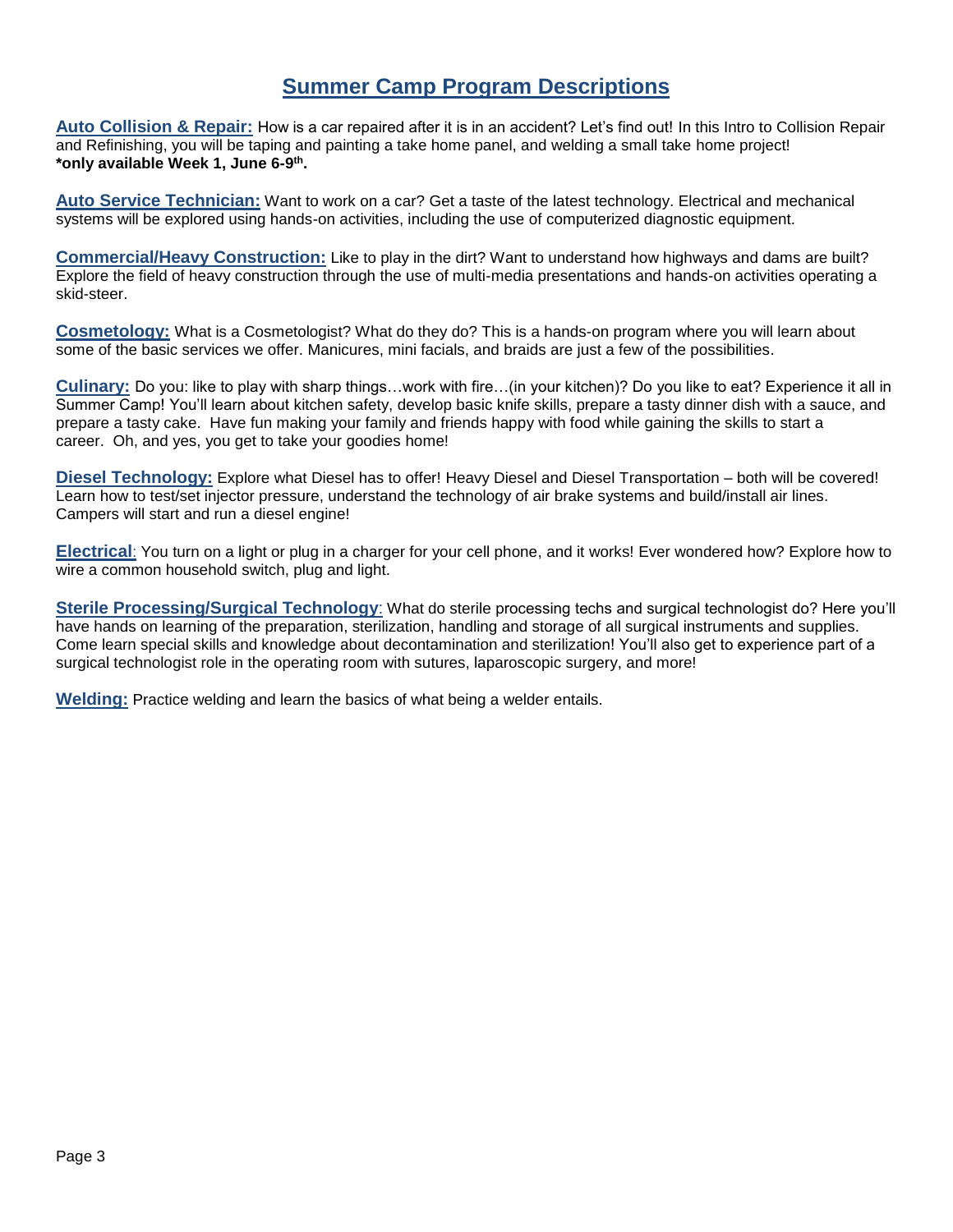# **Summer Camp Registration Form**

**NOTE:** Enrollment is limited - class size will be limited to maximize the opportunity for students.

## **APPLICATION DEADLINE: MAY 4, 2022 or when capacity has been reached**

## **Applications will be processed once received. Priority enrollment is based on order of applications AND payment received.**

Every effort will be made to schedule your child into the preferred career exploration classes. However, no guarantees can be made as enrollment in each career exploration class is limited.

- Students can enroll in one (1) week and **must select 5 programs**.
- **Hours of Camp**: 9am to 4pm, Monday Thursday. Students may be dropped off starting at 8:30am.
- **Fees: \$75.00 per week** (includes morning and afternoon snacks).

**\*LUNCH MUST BE PROVIDED ON OWN – COLD LUNCH WITH ICE PACK**

## **How to Pay:**

## **Washburn Tech Cashier's Office 5724 SW Huntoon – Building A – Room AW137 785-670-3363 Office Hours: 7:30am-12pm, 1-4pm**

- Cash, Check, and Debit/Credit Card accepted
- Make checks payable to 'Washburn Tech' and reference your child's name in the memo line
- Make payment at the time you submit the application
	- $\circ$  \*\*If you are submitting the application via mail, please make payment at the time you are mailing the application.

Students will be scheduled into 4 programs. Please rank the **5 programs** your child has interest in exploring by placing numbers 1-5, (#1 = 1st choice) on the blank lines. We will make every effort to place your child in their **top two** choices. However, no guarantees can be made, as enrollment in each program option is limited.

| Week 1: June 6- June 9<br>(entering 7 <sup>th</sup> & 8 <sup>th</sup> grade) |                | Week 2: June 13- June 16<br>(entering 9 <sup>th</sup> & 10 <sup>th</sup> grade) |                       |  |
|------------------------------------------------------------------------------|----------------|---------------------------------------------------------------------------------|-----------------------|--|
| <b>Program</b>                                                               | Ranking (#1-5) | <b>Program</b>                                                                  | <b>Ranking (#1-5)</b> |  |
| <b>Auto Collision &amp; Repair</b>                                           |                | <b>Auto Service Tech</b>                                                        |                       |  |
| <b>Auto Service Tech</b>                                                     |                | <b>Commercial &amp; Heavy</b>                                                   |                       |  |
| <b>Commercial &amp; Heavy</b>                                                |                | Cosmetology                                                                     |                       |  |
| Cosmetology                                                                  |                | <b>Culinary</b>                                                                 |                       |  |
| <b>Culinary</b>                                                              |                | <b>Diesel Tech</b>                                                              |                       |  |
| <b>Diesel Tech</b>                                                           |                | <b>Electrical</b>                                                               |                       |  |
| <b>Electrical</b>                                                            |                | <b>Sterile Proc./Surg Tech</b>                                                  |                       |  |
| <b>Sterile Proc./Surg Tech</b>                                               |                | Welding                                                                         |                       |  |
| Welding                                                                      |                |                                                                                 |                       |  |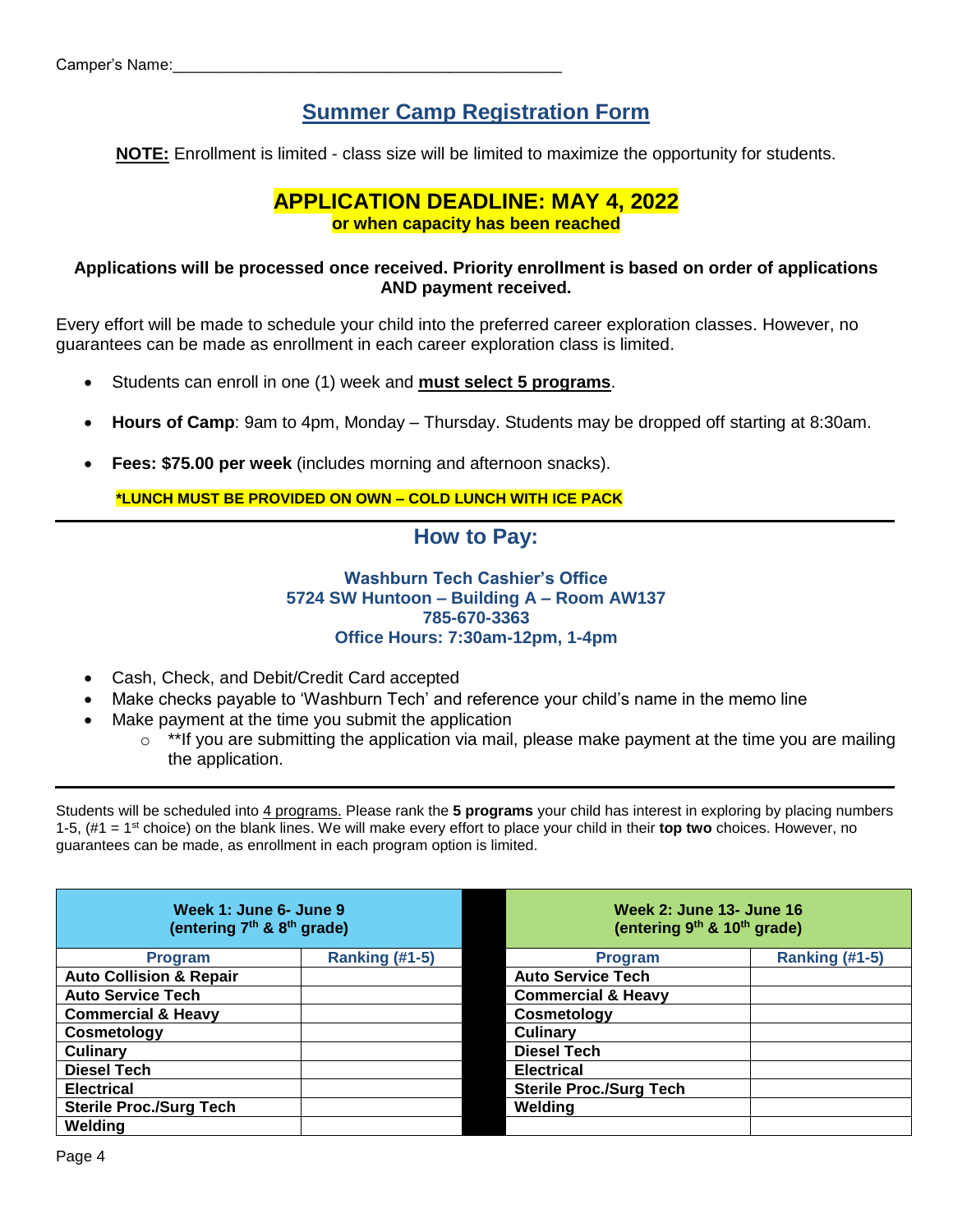## Consent for Self-Administration of Medication

This form should be used for self-administration of both prescription and non-prescription medications.

Camper's Name:\_\_\_\_\_\_\_\_\_\_\_\_\_\_\_\_\_\_\_\_\_\_\_\_\_\_\_\_\_\_\_\_\_\_\_\_\_\_\_\_\_\_\_\_\_\_\_\_\_\_\_\_\_\_\_\_\_\_\_\_\_\_\_\_\_\_\_\_\_\_\_ Date of Birth:

## **To be completed by a Physician or Nurse Practitioner for the use of Prescription Medication(s):**

| I prescribe the following medication to the above student: |              |                                                                                                |                     |             |  |
|------------------------------------------------------------|--------------|------------------------------------------------------------------------------------------------|---------------------|-------------|--|
| Name of Medication                                         |              |                                                                                                |                     | Dosage      |  |
| Reason for Rx                                              |              |                                                                                                |                     | Time of day |  |
|                                                            |              | The student is authorized to self-administer and has been instructed in self-administration of |                     |             |  |
| this medication.                                           | $\sqcap$ Yes | $\Box$ NO                                                                                      |                     |             |  |
| Signature of Physician or Nurse Practitioner               |              |                                                                                                | Date                |             |  |
| Print Name of Physician or Nurse Practitioner              |              |                                                                                                | <b>Phone Number</b> |             |  |

## **To be completed by Parent/Guardian for the use of Non-Prescription Medication(s):**

| My child is authorized to self-administer and has been instructed in self-administration of this<br>medication. The Washburn Institute of Technology and its employees and agents shall not be liable<br>for any injuries resulting from the student's self-administration of this medication. |            |           |                                                                                                |
|------------------------------------------------------------------------------------------------------------------------------------------------------------------------------------------------------------------------------------------------------------------------------------------------|------------|-----------|------------------------------------------------------------------------------------------------|
| Name of Medication                                                                                                                                                                                                                                                                             |            |           | Dosage                                                                                         |
| Reason for taking the medication                                                                                                                                                                                                                                                               |            |           | Time of day                                                                                    |
|                                                                                                                                                                                                                                                                                                |            |           | The student is authorized to self-administer and has been instructed in self-administration of |
| this medication.                                                                                                                                                                                                                                                                               | $\Box$ YES | $\Box$ No |                                                                                                |
| Signature of Parent or Guardian of the Student                                                                                                                                                                                                                                                 |            |           | Date                                                                                           |
| <b>Emergency Contact Person</b>                                                                                                                                                                                                                                                                |            |           | <b>Phone Number</b>                                                                            |

Please return this form with the Application Packet materials. This form may be emailed to [tech.studentservices@washburn.edu,](mailto:tech.studentservices@washburn.edu) faxed to (785) 273-7080, or mailed to Washburn Tech, Attn: Student Services, 5724 SW Huntoon Ave., Topeka, KS 66604. Any questions may be directed to Student Services at 785-670-2200.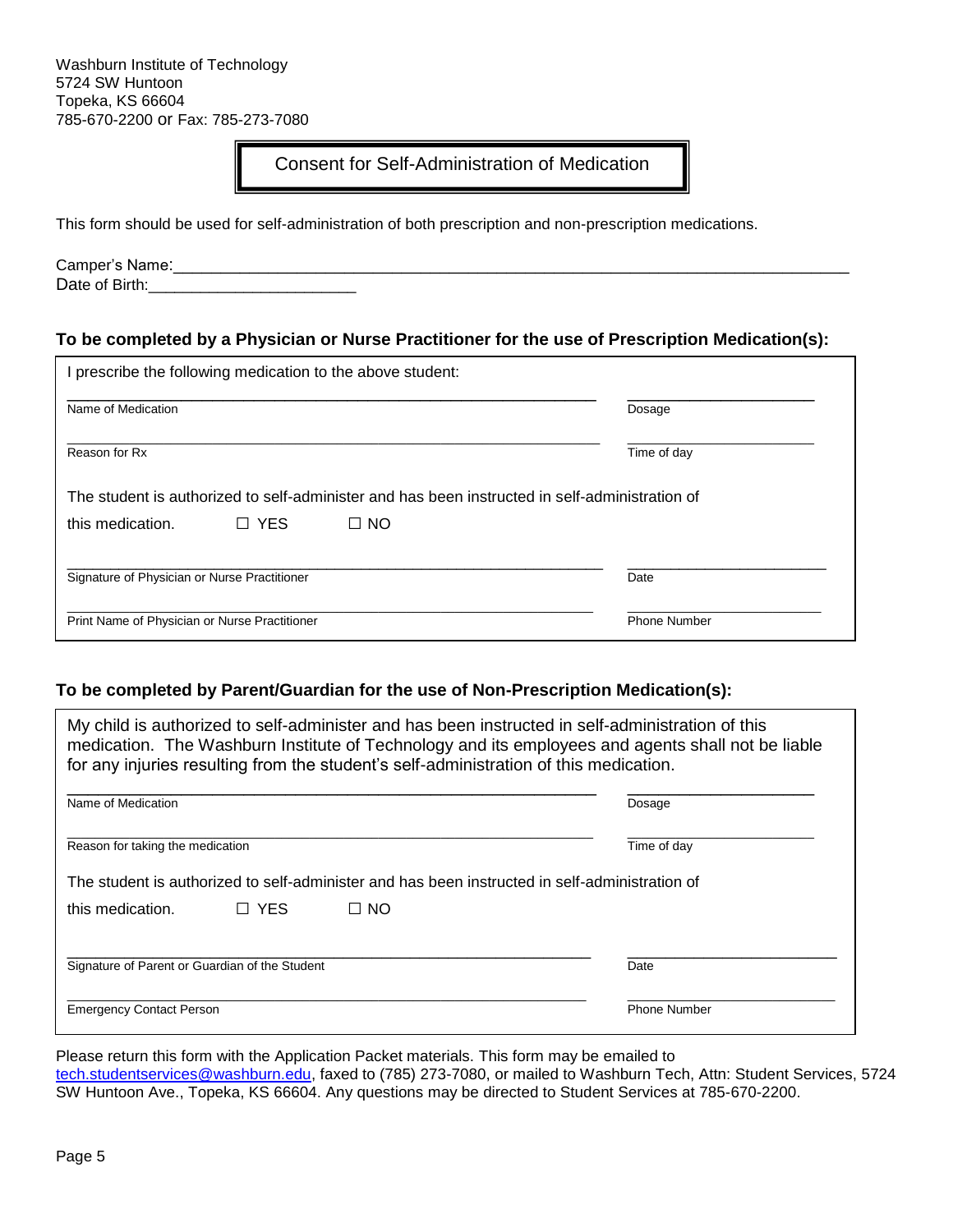# **Use of Medications During Summer Camp**

Medications for students should be given at home whenever possible. Even medications requiring doses three (3) times a day can generally be administered while the student is at home (prior to the start of camp, after camp, and at bedtime). When students require medication(s), during Summer Camp hours, Medication Consent forms must be on file from the parent/guardian and/or physician.

Washburn Tech staff, and/or Summer Camp staff will **not** administer any medication to students, if your child requires any prescription or non-prescription medication during summer camp hours – the following instructions should be followed:

- **Prescription Medication** Your child must bring prescription medication(s) in the currently labeled prescription bottle or container with the pharmacy label intact, and must be accompanied by a WRITTEN ORDER from the physician. (Insulin will be treated as a prescription medication even though some forms may be obtained over-the-counter). The prescription label and physician's order for the prescription medication must be current (less than one year old).
- **Non-prescription Medication** Students must bring non-prescription medication(s) in the original manufacturer's packaging, clearly showing the dosage by age, the ingredients and the expiration date. Students will be required to self-administer those medications following the manufacturer's instruction for the medication. A WRITTEN ORDER with specific instructions from a parent/guardian must accompany the medication.
- **Controlled Substances** such as those medications used to treat ADD, ADHD, or psychiatric behavioral disorders, should be given to the student by the parent/guardian.
- **Over the counter medications** (i.e. Tylenol, Advil) or generic equivalents will NOT be administered by any Washburn Tech employee or Summer Camp staff.
- In the case of a previously identified allergy or any other known medical condition that interferes with participation in the Summer Camp, or requires administration of medication by a qualified professional, arrangements must be made by the parent or guardian.

**Use of a EpiPen for the Treatment of Potential Anaphylaxis** – The use of epinephrine requires an immediate call to 911 and notification of the parent/guardian. For students with a known life-threatening allergy, parents/guardians need to supply the EpiPen(s).